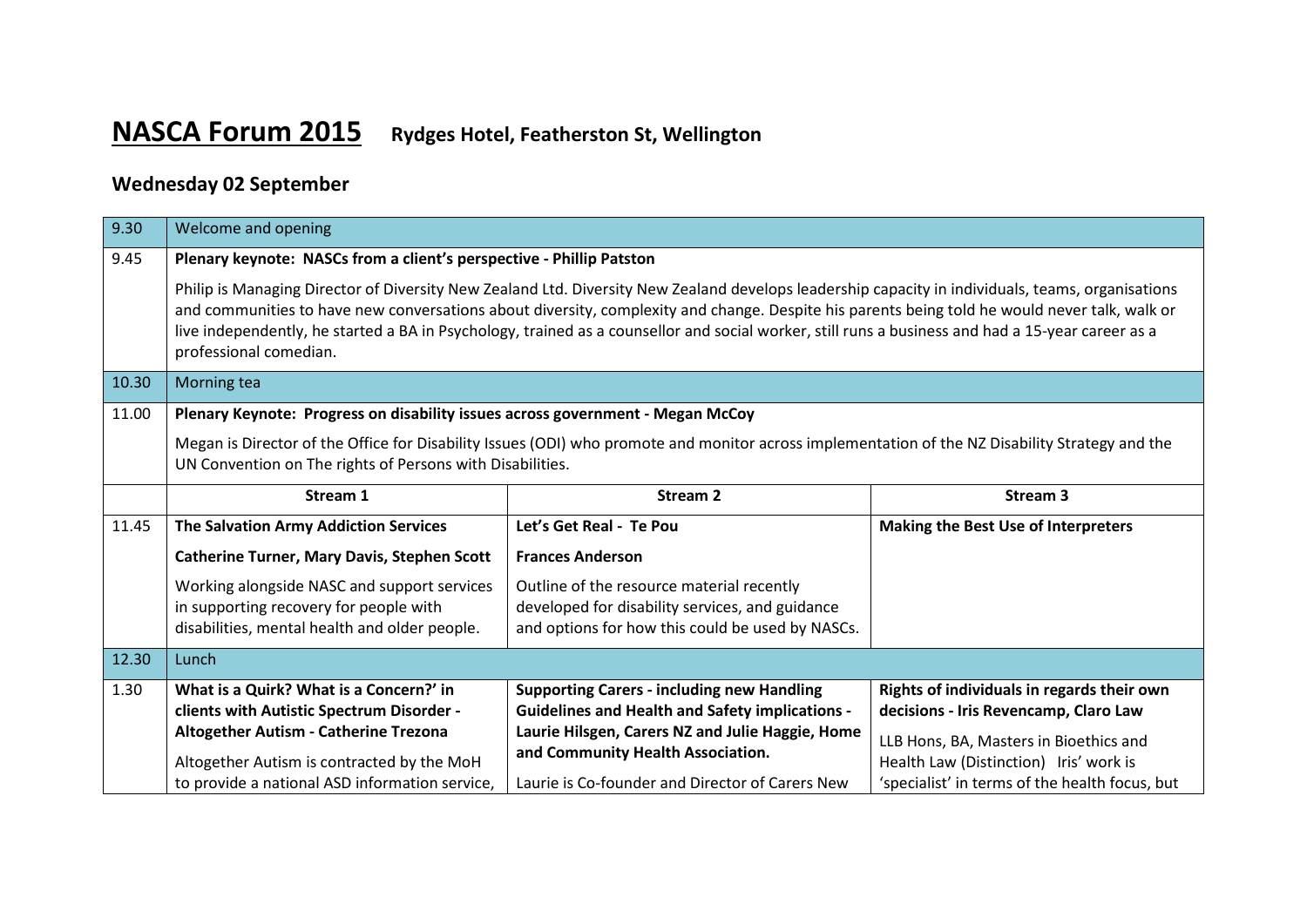|      | and are facilitators of the ASD virtual NASC.                                                                                                                                                                                                                                                                              | Zealand, a national non-profit established by and<br>for family carers. Julie is CEO of the Home &<br>Community Health Assn which represents<br>providers of home and community health<br>services in New Zealand.                                                                                                        | 'generalist' in terms of the different areas of<br>law which apply. Particular interest in the<br>aged care, disability and mental health sub-<br>sectors, and in matters involving consumers<br>with mental impairment.                                     |
|------|----------------------------------------------------------------------------------------------------------------------------------------------------------------------------------------------------------------------------------------------------------------------------------------------------------------------------|---------------------------------------------------------------------------------------------------------------------------------------------------------------------------------------------------------------------------------------------------------------------------------------------------------------------------|--------------------------------------------------------------------------------------------------------------------------------------------------------------------------------------------------------------------------------------------------------------|
| 2.15 | Enabling Good Lives - Introduction and<br>personal reflections on what EGL principles<br>may mean for NASCs and service providers -<br><b>John Taylor</b><br>John is Executive Director, Community<br>Connections, Supported Living Provider Lower<br>North Island. He is a member of the EGL<br>National Leadership Group | Strengths based needs assessment - Dr Lesley<br><b>Campbell</b><br>Lesley, Lifelinks NASC, will share the Lifelinks<br>experience of planning, coordination and<br>outcome measurement using a strengths based<br>programme.                                                                                              | Rights of the Older Person - Iris Revencamp,<br><b>Claro Law</b><br>In this section, Iris will talk specifically about<br>the rights of the older person, and how NZ<br>legislation supports these.                                                          |
| 3.00 | Afternoon tea                                                                                                                                                                                                                                                                                                              |                                                                                                                                                                                                                                                                                                                           |                                                                                                                                                                                                                                                              |
| 3.30 | <b>Enabling Good Lives - Implications for DSS</b><br><b>NASC practice - John Taylor</b><br>As above                                                                                                                                                                                                                        | <b>Clients in Control - Health Passports and</b><br><b>Advance Care Planning - Dr Pauline Boyles</b><br>Pauline is Senior Disability Advisor, Capital Coast<br>DHB, and is responsible for advising on Policy and<br>leading Disability Responsiveness across 3 DHB<br>regions: Capital Coast, Hutt Valley and Wairarapa. | Rehab before Care - Bronwyn Collett<br>Bronwyn is NASC Team Leader, Northable<br>NASC. Rehab before Care will discuss the<br>benefits of an intensive rehab programme<br>ahead of any definitive decision around the<br>need for long term residential care. |
| 4.15 | The Intellectual Disability (Compulsory Care<br>and Rehabilitation) A Decade on from<br>Implementation.<br>Rachel Daysh - Manager NIDCA, Capital<br><b>Coast DHB</b>                                                                                                                                                       | <b>Connecting Pacific Island people in a needs</b><br>assessment environment.<br>Ben Tameifuna & Dr Monique Faleafa - Le Va                                                                                                                                                                                               | InterRAI - data and reporting - Vij Kooyela,<br><b>InterRAI Data Analysis and Reporting</b><br><b>Manager</b><br>Vij manages the NZ interRAI data warehouse,<br>and will talk about the information it holds<br>and how this is and can be used              |
| 5.15 | NASCA AGM                                                                                                                                                                                                                                                                                                                  |                                                                                                                                                                                                                                                                                                                           |                                                                                                                                                                                                                                                              |
| 6.30 | <b>Dinner</b>                                                                                                                                                                                                                                                                                                              |                                                                                                                                                                                                                                                                                                                           |                                                                                                                                                                                                                                                              |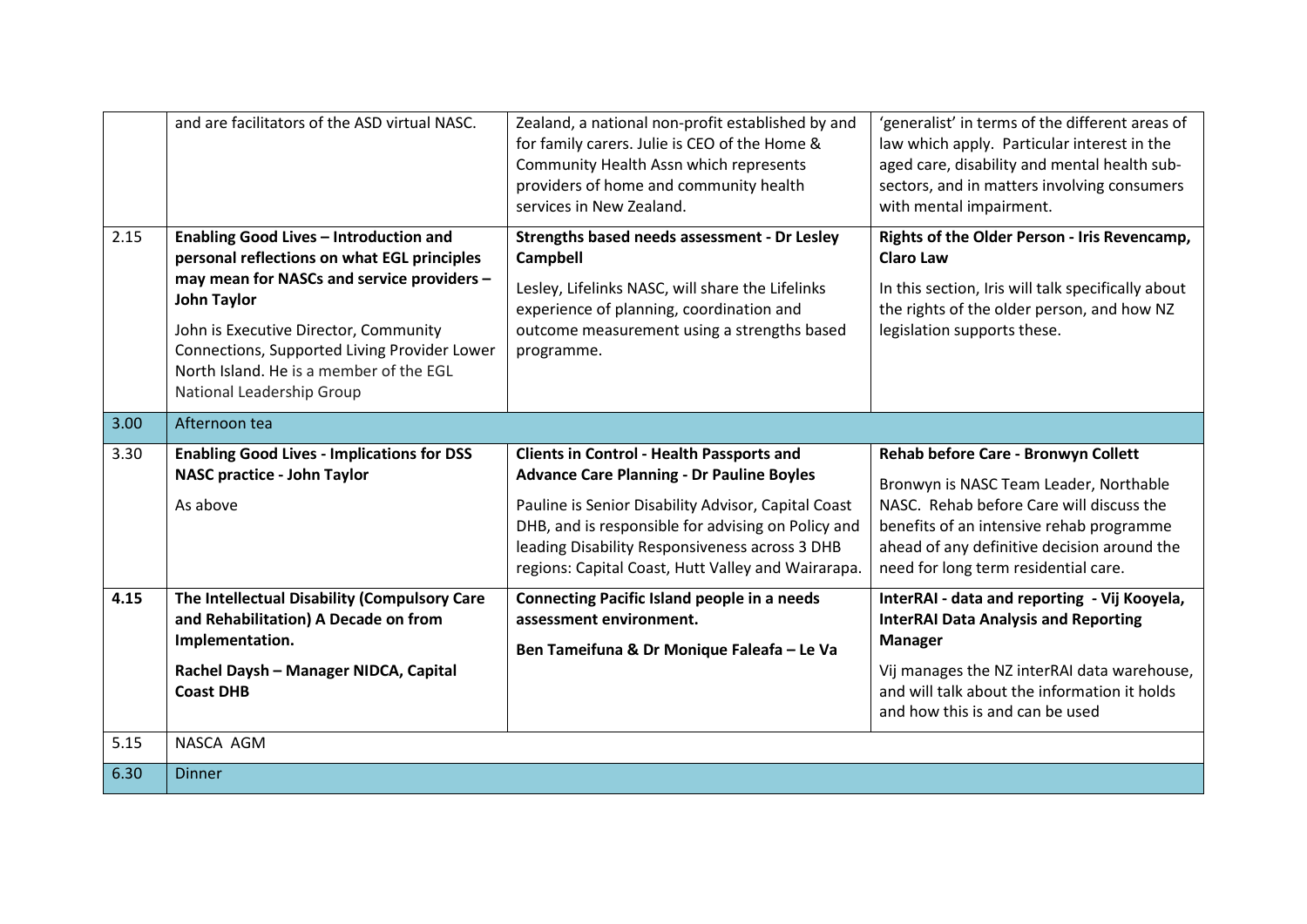## **Day 2 - Thursday 03 September**

| 8.30  | Plenary keynote: United Nations Examination of New Zealand's performance against the Convention on the Rights of People with a Disability -<br>Toni Atkinson - Group Manager, Disability Support Services. Toni was a member of the New Zealand delegation in 2014to the United Nations<br>review of the rights of persons with disabilities.                                  |                                                                                                                                                                                                                                                                                                                                                                                                       |                                                                                                                                                                                                                                        |  |  |
|-------|--------------------------------------------------------------------------------------------------------------------------------------------------------------------------------------------------------------------------------------------------------------------------------------------------------------------------------------------------------------------------------|-------------------------------------------------------------------------------------------------------------------------------------------------------------------------------------------------------------------------------------------------------------------------------------------------------------------------------------------------------------------------------------------------------|----------------------------------------------------------------------------------------------------------------------------------------------------------------------------------------------------------------------------------------|--|--|
| 9.00  | Plenary: Accessibility Awareness - Be Accessible - Minnie Baragwanath - Be. Accessible, led by Minnie Baragwanath was set up in 2011 to create<br>a more equitable society for people with disabilities, the elderly and anyone with access needs. Today, it has emerged as a remarkable<br>demonstration of courage and hope that opens up a future of endless possibilities. |                                                                                                                                                                                                                                                                                                                                                                                                       |                                                                                                                                                                                                                                        |  |  |
| 9.45  | What can Behaviour Support offer in<br>supporting good outcomes for disabled<br>people - Joan Cowan - Explore<br>Explore is the national behaviour support<br>provider.                                                                                                                                                                                                        | Deaf people accessing Mental Health services -<br>Joanne Witko<br>Joanne is a Psychotherapist - National behavior<br>support service, Professional Lead -<br>Psychotherapy, and Project Manager New<br>Zealand Sign Language in Health Project. She is<br>currently leading research into specific difficulties<br>deaf people have when accessing hospital<br>services within the 3 Wellington DHBs. | "Best practice initiatives" with interRAI<br><b>Helene Dore &amp; Alex Collis</b><br>Several NASCs will share their experiences in<br>utilising interRAI to enhance their practices.                                                   |  |  |
| 10.30 | Morning tea                                                                                                                                                                                                                                                                                                                                                                    |                                                                                                                                                                                                                                                                                                                                                                                                       |                                                                                                                                                                                                                                        |  |  |
| 11.00 | Client-centric service co-ordination in a<br>"joined up" health system - Matt Hector-<br><b>Taylor - HSA Global</b><br>HSA Global specialises in software solutions<br>enabling connected care, to reduce the impact<br>of the heaviest users on the healthcare<br>system.                                                                                                     | Fraud in the Health and Disability Sector - Carer<br><b>Support Fraud - Jason Bracegirdle (MoH)</b><br>Jason is Senior Investigator, National Health<br>Board, Ministry of Health, Dunedin. Previously in<br>the New Zealand Police.                                                                                                                                                                  | Dementia: Dementia, the Real Story -<br>Understand the personal effect of Dementia<br>and challenges experienced through the<br>stages from diagnosis to death - Emma<br>Fromings<br>Emma is an Educator with Alzheimers<br>Wellington |  |  |
| 11.45 | ASD Memorandum of Understanding -<br><b>Catherine Trezona, Altogether Autism</b><br>Statement of Joint Approach, Autism<br>Spectrum Disorder, between MoH DSS, and                                                                                                                                                                                                             | Health Integrity Line - Aaron Burnside (MoH)                                                                                                                                                                                                                                                                                                                                                          | Dementia pathways and the role of NASCs -<br><b>Emma Fromings</b><br>Learn why our DHB's developed Dementia<br>Pathways and the intention of this resource.                                                                            |  |  |